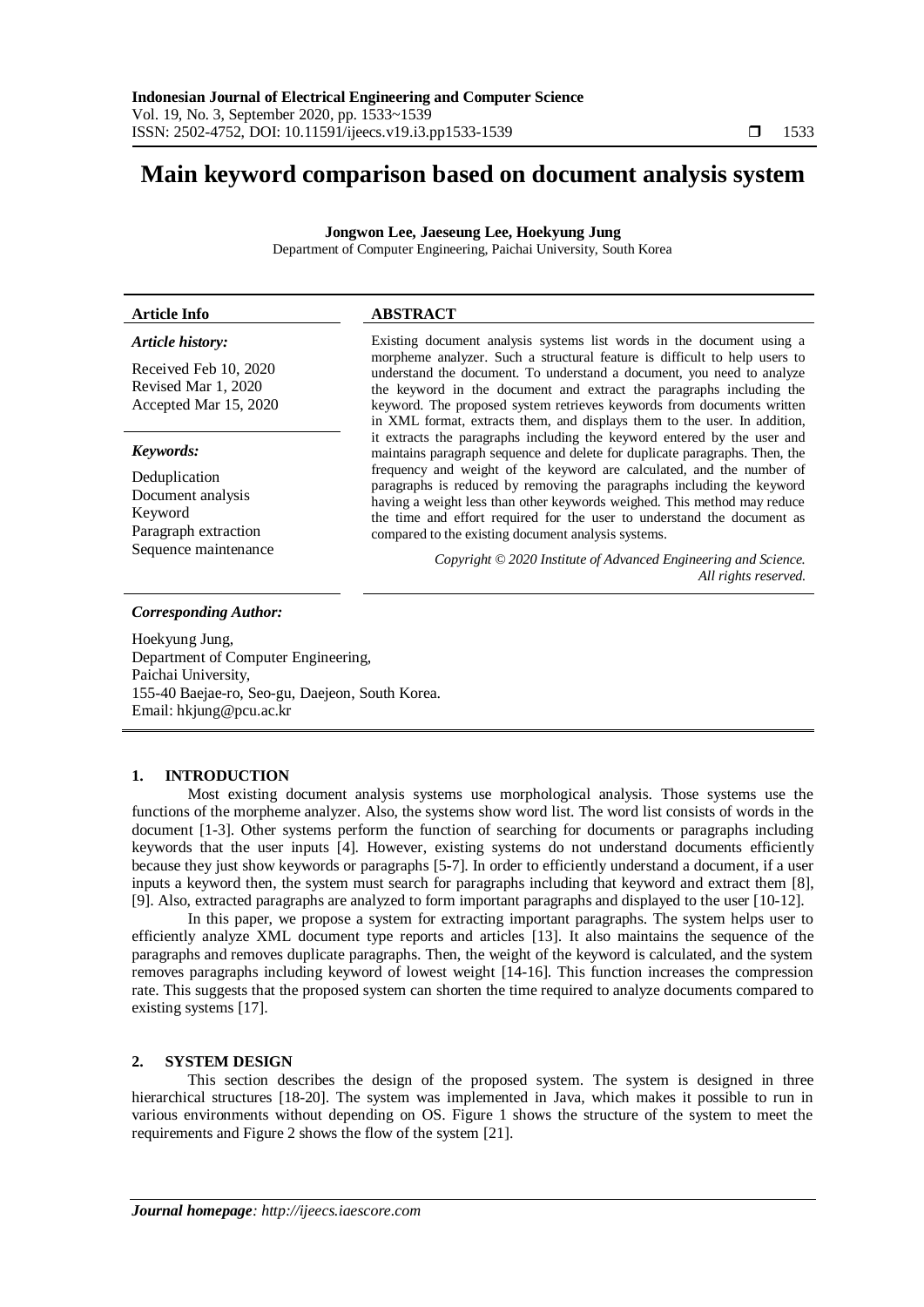

Figure 1. System configuration



Figure 2. System processing

The functions required for system design are as follows.

- a) Function to load user-entered documents.
- b) Function to search and extract keyword from a document.
- c) Function to search and extract paragraphs including keyword.
- d) Function to maintain and sort the sequence of extracted paragraphs.
- e) Function to check for duplicates of extracted paragraphs.
- f) Function to calculate the frequency of keyword and compare it to weight of other
- g) Function to remove paragraphs including keyword of lowest weight.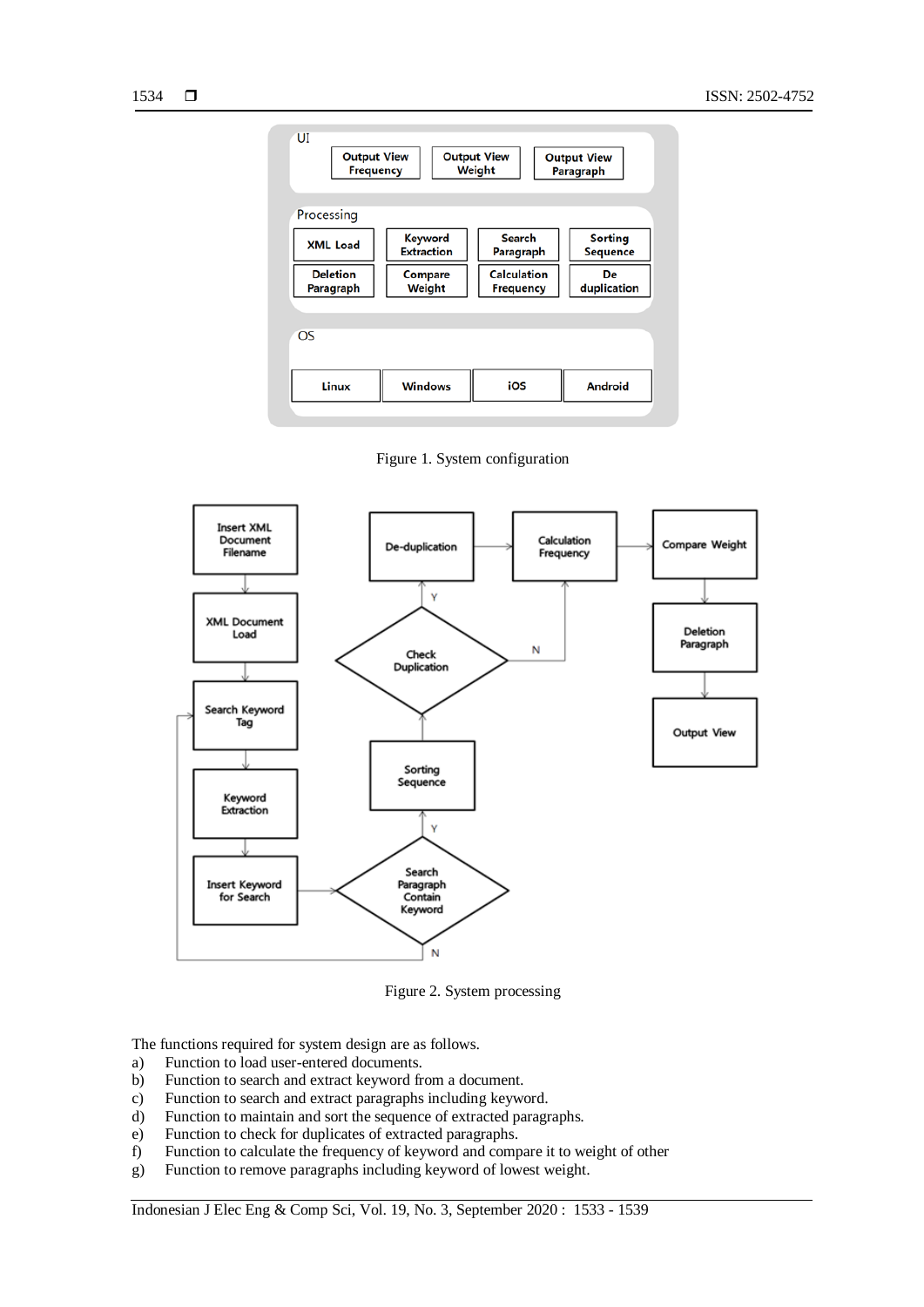The System Processor retrieves keyword tags, extracts keyword, and displays the keyword. Subsequently, the user inputs a keyword that they want to search. When the user inputs a keyword, the system searches and extracts the paragraphs including the keyword. Then the system sorts the extracted paragraphs in their original order and check for duplicate paragraphs. If a redundant paragraph is detected, the system will deduplicate repetitive paragraphs. The system then calculates the frequency and weight of the keyword. Also, the system removes paragraphs including keyword of lowest weight [22-25]. The system displays the keyword, weight of keyword, and paragraphs. It can receive refined information more than existing systems based on morpheme analysis. In addition, the system extracting main paragraphs are considered to be able to shorten the time required for document comprehension.

## **3. SYSTEM IMPLEMENTATION**

This chapter describes the implementation and efficiency of the proposed system. Implementation and experiments were using a PC. The PC is OS Windows, CPU - Intel i5-4690, RAM - 8. When the system starts, the user inputs the file name user wants to analyze. Then the file loads using function of the FileInputStream class. And, function of Buffer class is utilized, that reads the contents of the file. Figure 3 shows the flow of the function.

The system searches for the document with the file name entered by the user. Then system searches the keyword tag and extracts the keyword, then system displays it to the user. Figure 4 shows the flow of the function. When the keyword extraction is completed, the user inputs a keyword. Then the system searches for paragraphs that contain the keyword that the user entered and extracts them. Figure 5 shows the function flow. After completing paragraphs search including keywords, the system counts the number of paragraphs. Figure 6 shows the flow of the function to count the number of paragraphs including keyword. The system does sequence maintenance function and deduplication function of the paragraph. Then, the system calculates number of paragraphs and keyword weight. Figure 7 shows the sequence maintenance and deduplication flow.



Figure 3. XML document file open flowchart



Figure 4. Keyword extraction flowchart



Figure 5. Search paragraph flowchart



Figure 6. Counting paragraphs flowchart

*Main keyword comparison based on document analysis system (Jongwon Lee)*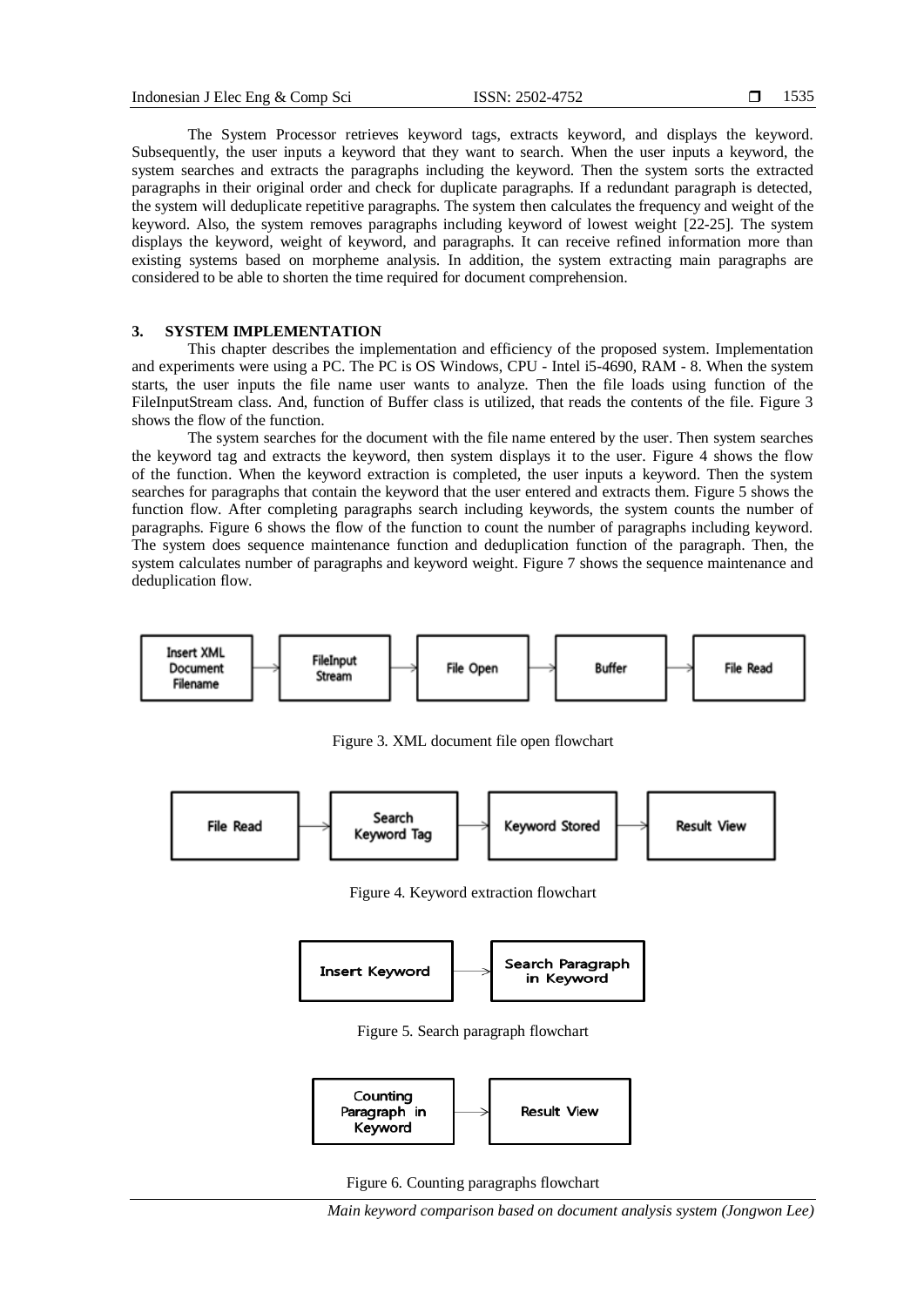

Figure 7. Check duplication flowchart

After sequence maintenance and deduplication, system checks the frequency and weight of keyword. Then, the frequency of the keyword is expressed as a percentage. Next, the system checks for keyword of the lowest frequency, also the system checks for keyword of lowest frequency and the system removes the paragraphs including the keyword of lowest frequency.

If there are paragraphs that contain only a specific keyword but no other keyword, the system removes paragraphs. If there are two or more other keywords which form part of the keyword with lowest weight, then system does not remove such keywords. If a paragraph contains more than one word, it makes it difficult to understand the document. Figure 8 shows the flow of function. This calculates keyword frequency and keyword weight and determines whether to output paragraphs based on keyword frequency.



Figure 8. Paragraph analysis flowchart

Most existing document analysis systems were developed based on morpheme analyzer. For this reason, the main purpose of the existing system was to classify the words used in the creation of the document and to check the frequency. In addition, the existing system only checks identity to whether the document includes a keyword. Then user must read all paragraphs in the document. These results a problem of not being able to reduce the time required to understand the document. So, existing systems cannot help users to understand documents because of structural limitations. If the system can extract paragraphs including user inputted keyword then, the system can help to understand the document.

To solve these problems, the proposed system extracts the paragraphs including the keyword entered by the user. Also, the system does sequence maintenance of extracted paragraphs and remove duplicate paragraphs. Then, the frequency of the keyword is checked, and the weight is calculated and displayed to the user. Experiments were conducted with six normalized XML documents. We compare the existing system and proposed system.

Figure 9 shows experiment Test 1. In the first experiment 'Test 1', the existing system extracted 108 paragraphs. And proposed system extracted 102 paragraphs and system deletes 6 paragraphs. Also, system compare each section centrality then, the system selects a main section including 10 main paragraphs. Figure 10 shows experiment Test2. In the second experiment "Test 2", the existing system extracted 160 paragraphs. And proposed system extracted 72 paragraphs and system deletes 88 paragraphs. Also, system compares each section centrality then, the system selects a main section including 7 main paragraphs. Figure 11 shows experiment Test 3. In the third experiment 'Test 3', the existing system extracted 62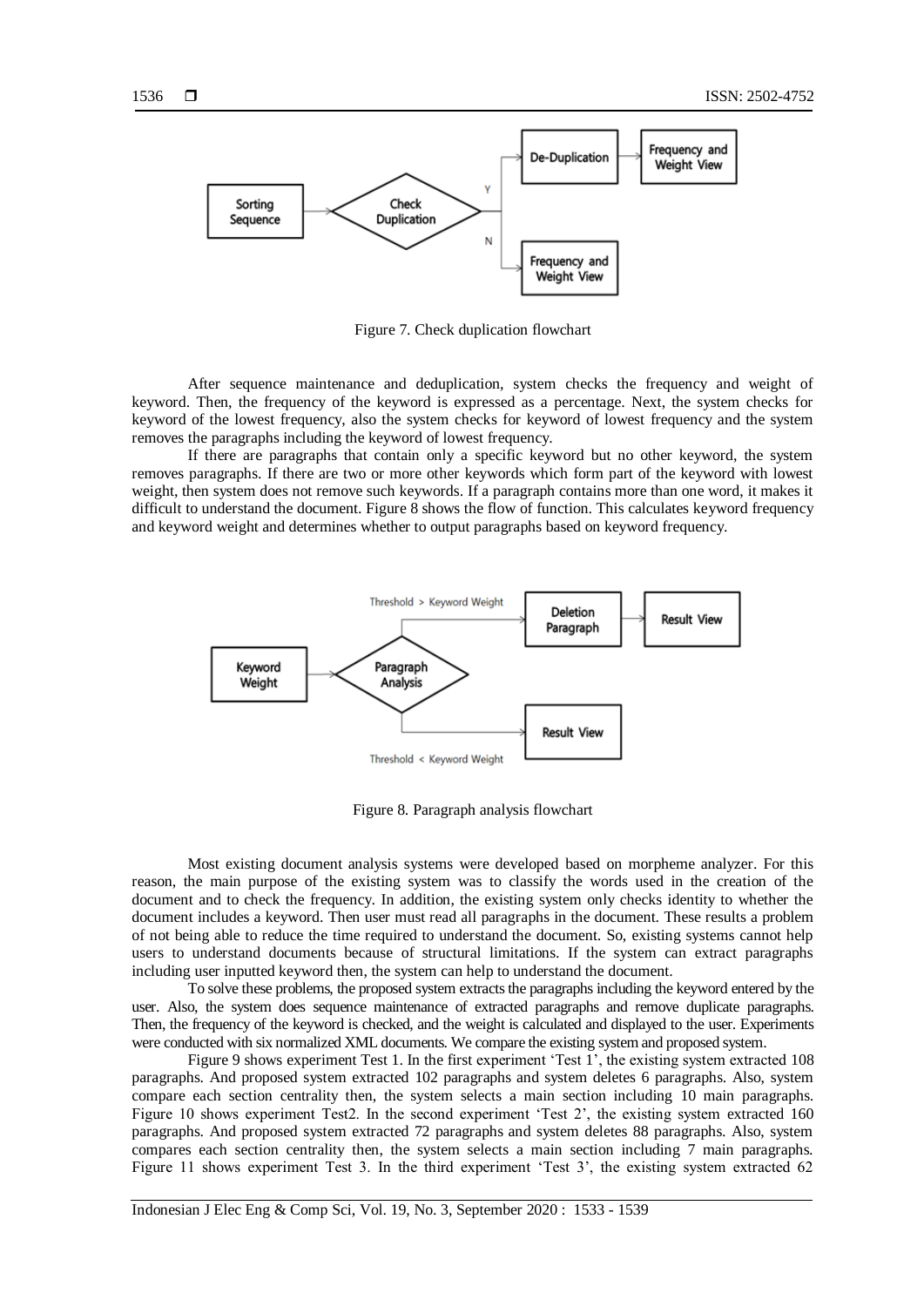paragraphs. And proposed system extracted 40 paragraphs and system deletes 22 paragraphs. Also, system compares each section centrality then, the system selects a main section including 4 main paragraphs. Figure 12 shows experiment Test 4. In the fourth experiment "Test 4". The existing system extracted 29 paragraphs. And proposed system extracted 20 paragraphs and system deletes 9 paragraphs. Also, system compares each section centrality then, the system selects a main section including 2 main paragraphs.

Figure 13 shows experiment Test 5. In the fifth experiment 'Test 5', the existing system extracted 29 paragraphs. And proposed system extracted 26 paragraphs and system deletes 3 paragraphs. Also, system compares each section centrality then, the system selects a main section including 3 main paragraphs. Figure 14 shows experiment Test 6. In the sixth experiment 'Test 6', the existing system extracted 49 paragraphs. And proposed system extracted 42 paragraphs and system deletes 7 paragraphs. Also, system compares each section centrality then, the system selects a main section including 4 main paragraphs.













*Main keyword comparison based on document analysis system (Jongwon Lee)*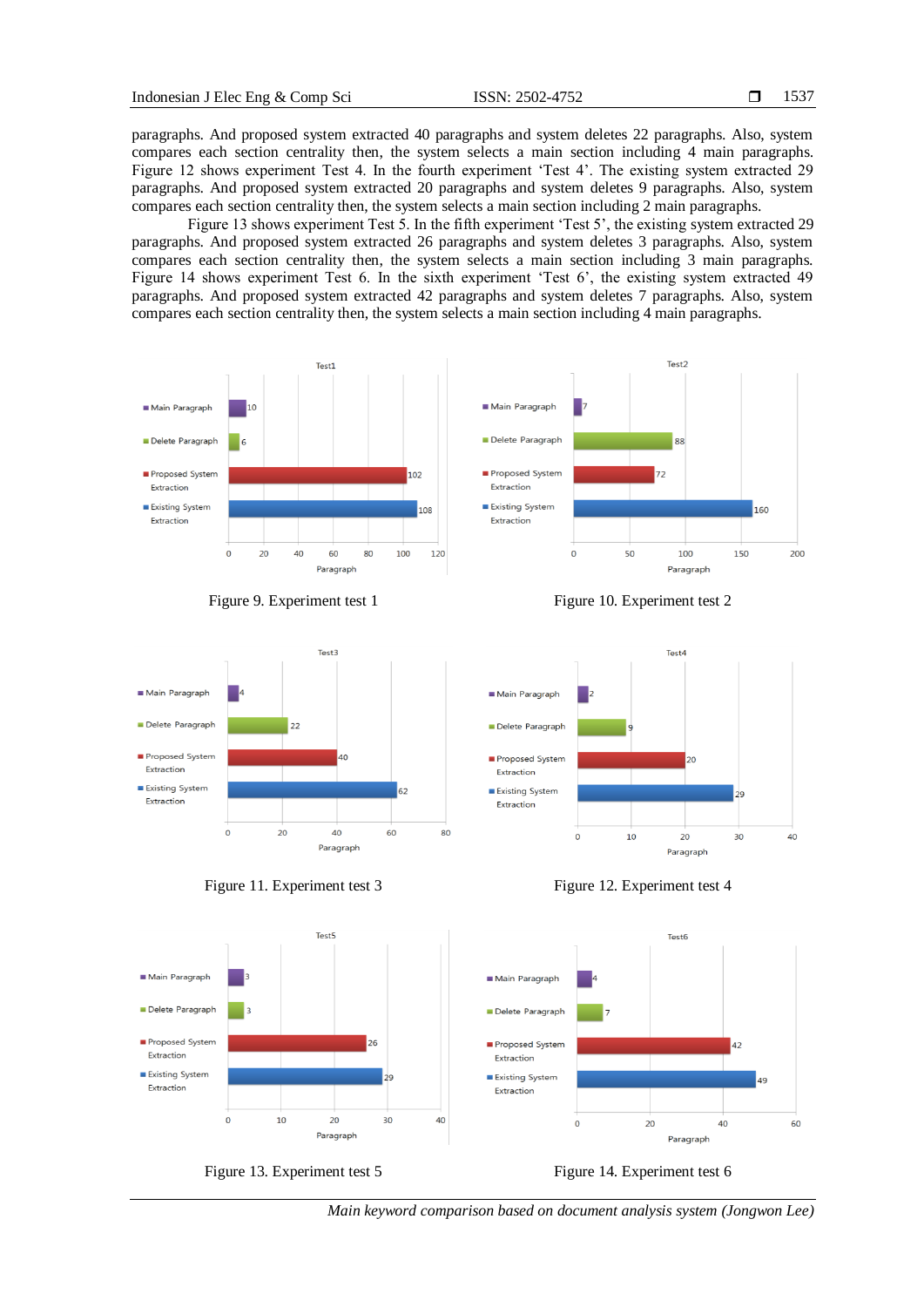Figure 15 shows deleted paragraph for each experiment and Figure 16 shows number of extracted main paragraphs. The Experimental Result proposed that deleted paragraph more than existing system. Also, proposed system compression rate increases for proposed system. Because, the existing system extracted all the paragraphs including the keyword that the user inputs. The existing system extracted all the paragraphs including the keyword that the user inputs. The proposed system is able to sequentially maintain function, deduplication function, and remove paragraphs including keyword of lowest weight. Based on this, the user can see important paragraphs and it is confirmed that the proposed system helps the user to understand the document more efficiently than the traditional system.



Figure 15. Delete paragraphs Figure 16. Extracted main paragraphs

#### **4. CONCLUSIONS**

The proposed system retrieves the XML document type inputted by the user and then displays the keyword of the document. And, when user inputs the keyword, the system searches and extracts the paragraphs including the keyword. Then, the system does sequence maintenance of paragraphs, and delete duplicate paragraphs if they exist. Then, the system calculates frequency of the keyword and the keyword weight. Subsequently, the system removes the paragraphs including the keyword of lowest weight. If a paragraph includes two or more keywords, the system does not remove the paragraph. Because, doing this breaks the original document context. Also, this situation is same when the system searches only one keyword. Next, the system sorts paragraphs then, displays the paragraphs to the user. So, the system can help users better understand the document. Therefore, the proposed system is more efficient in analyzing documents better than existing system.

### **ACKNOWLEDGEMENTS**

This work was supported by the research grant of Paichai University in 2020.

#### **REFERENCES**

- [1] J. R. Li, E. H. Lee, and J. H. Lee, "Sequence-to-sequence based Morphological Analysis and Part-Of-Speech Tagging for Korean Language with Convolutional Features," *Journal of Korean Institute of Information Scientists and Engineering*, vol. 44, no. 1, pp. 57-62, Jan 2017.
- [2] K. S. Shim, "Cloning of Korean Morphological Analyzers using Pre-analyzed Eojeol Dictionary and Syllable-based Probabilistic Model," *Journal of Korean Institute of Information Scientists and Engineering*, vol. 22, no. 3, pp. 119-126, Mar 2016.
- [3] K. S. Shim, "Automatic Word Spacing Using Raw Corpus and a Morphological Analyzer," *Journal of Korean Institute of Information Scientists and Engineering*, vol. 42, no. 1, pp. 68-75, Jan 2015.
- [4] J. H. Lee, K. S. Song, J. A. Kang, and J. R. Hwang, "A study on the efficient extraction method of SNS data related to crime risk factor," *Journal of The Korea Society of Computer and Information*, vol. 20, no. 1, pp. 255-263, Jan 2015.
- [5] H. Y. Lee, J. S. Lee, B. D. Kang, and S. W. Yang, "Functional Expansion of Morphological Analyzer Based on Longest Phrase Matching For Efficient Korean Parsing," *Journal of Digital Contents Society*, vol. 17, no. 3, pp. 203-210, Jun 2016.
- [6] J. Y. Lee, J. H. Lee, and Y. H. Park, "A design and implementation of the management system for number of keyword searching results using Google searching engine," *Journal of The Korea Institute of Information and Communication Engineering*, vol. 20, no. 5, pp. 880-886, May 2016.
- [7] J. Y. Lee, J. H. Lee, and Y. H. Park, "Document Classification Model Using Web Documents for Balancing Training Corpus Size per Category," *Journal of Information and Communication Convergence Engineering*, vol. 11, no. 4, pp. 268-273, Dec 2013.

Indonesian J Elec Eng & Comp Sci, Vol. 19, No. 3, September 2020 : 1533 - 1539